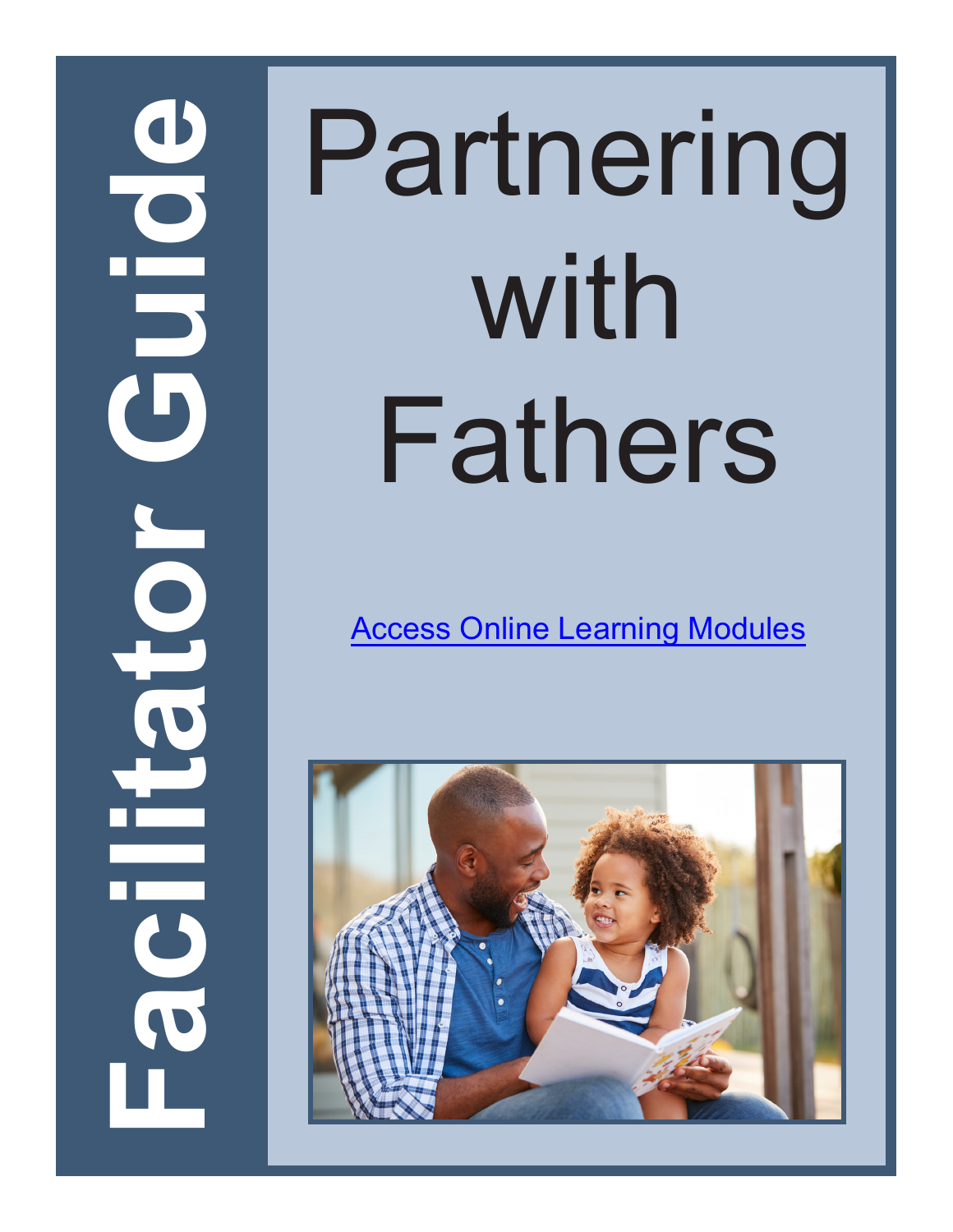#### **Note to facilitator:**

The online training module "Partnering with Fathers" provides an excellent opportunity for home visitors who appreciate the flexibility of distance learning.

The pairing of the online training with a facilitated discussion provides added value. The discussion allows for the sharing of personal experiences that help to illuminate the information in the module. It also provides opportunities to use and practice skills that are essential for communication – "serve and return," active listening, use of facial expressions, vocal intonation, and eye contact – which are crucial for building effective partnerships with families.

Home visitors spend time with families that have an array of gifts, skills, cultures and many times challenges. The opportunity to share experiences, strategies, solutions, and successes with other family workers is much more powerful than completing the online education alone.

```
*************************************************************************
```
This Guide provides some ideas for a trainer or supervisor wishing to facilitate a follow-up discussion with a group of home visitors who have completed the module. It assumes that the facilitator has also completed the module and is familiar with its contents and resources.

If it is not feasible to conduct this session in person, there are alternative strategies (indicated by blue text) provided to support facilitation of the conversation virtually. In either case, opportunities to share stories, discuss challenges, and practice strategies through roleplays, provide for meaningful learning. These types of elements are incorporated into this Facilitator Guide.

You don't necessarily have to be a content expert to lead the activities and discussions. Feel free to adjust and add your own creative ideas.

We hope you enjoy the process!

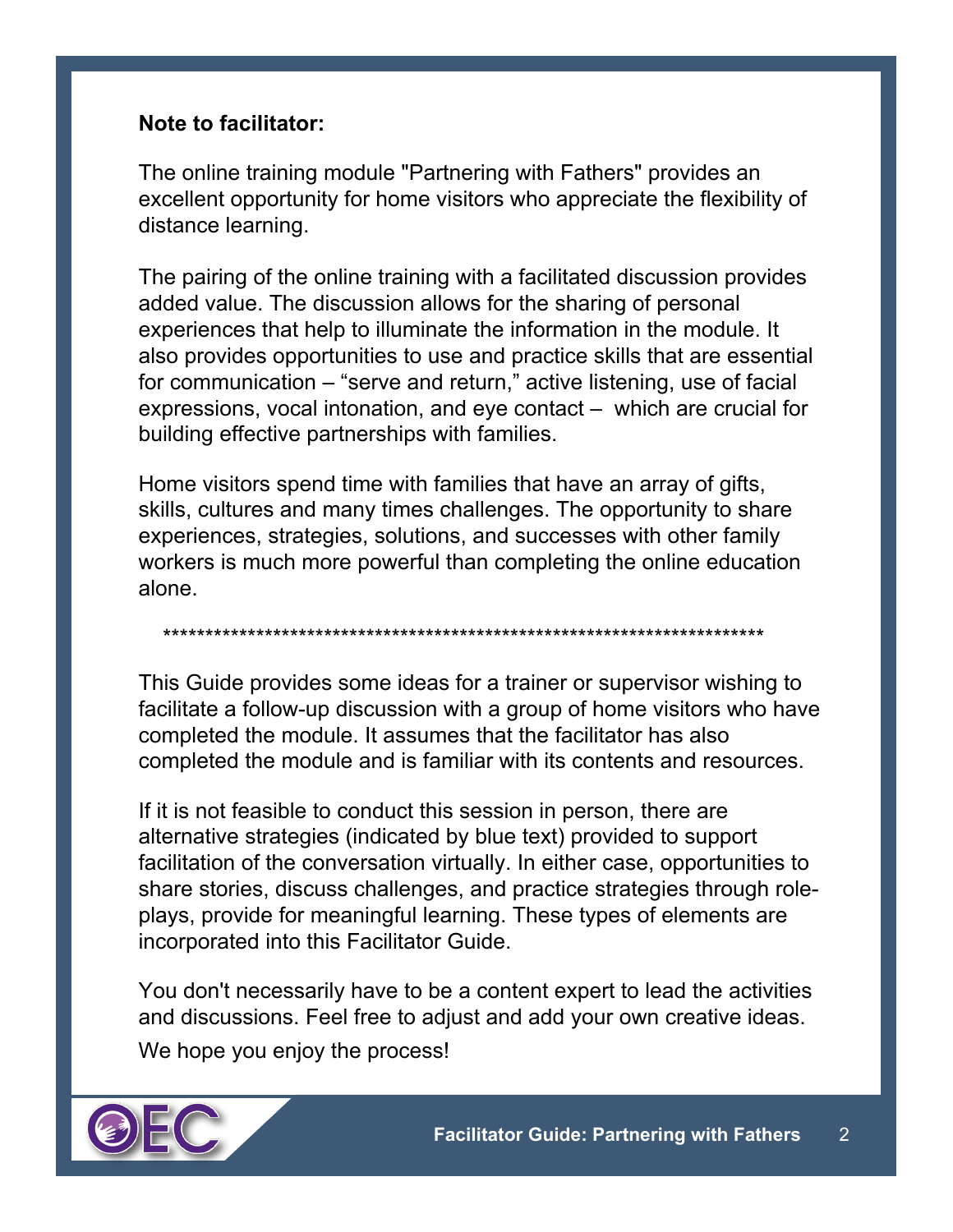#### **Introduction/Icebreaker**

Begin the session by organizing participants into small groups. Ask each of them to share within those groups their responses to this question:

*What were some of your earliest experiences with a father or father figure when you were a child?*

Ask them to consider what factors might account for the similarities and differences in their experiences. As a follow-up, provide this prompt for large group discussion:

*How have fathering practices changed since you were a child?*

Pose questions to the whole group. Participants could type their responses to the first question in chat.

> Optional: Invite them to share images of their fathers or other men who were influential in their lives.

Use the raise hand feature to indicate those who would like to answer aloud.

## **Review Learning Objectives**

After having completed this module, home visitors should be able to:

- Understand the value that fathers and other "family men" bring to the lives of children.
- Articulate how fathers positively impact child development.
- Recognize barriers to participation in family life that men may face.
- Understand the specific challenges facing teen fathers.
- Reflect on their personal fatherhood stories and deepen their awareness of how their own life experiences may affect their views of, and interactions with fathers.
- Appreciate parenting style differences that often exist between mothers and fathers and adjust their approaches and expectations accordingly.
- Develop strategies for talking with families about the inclusion of fathers.
- Explore ideas about the involvement of other positive role models.

## Show objectives on screen and verbally highlight the main points.

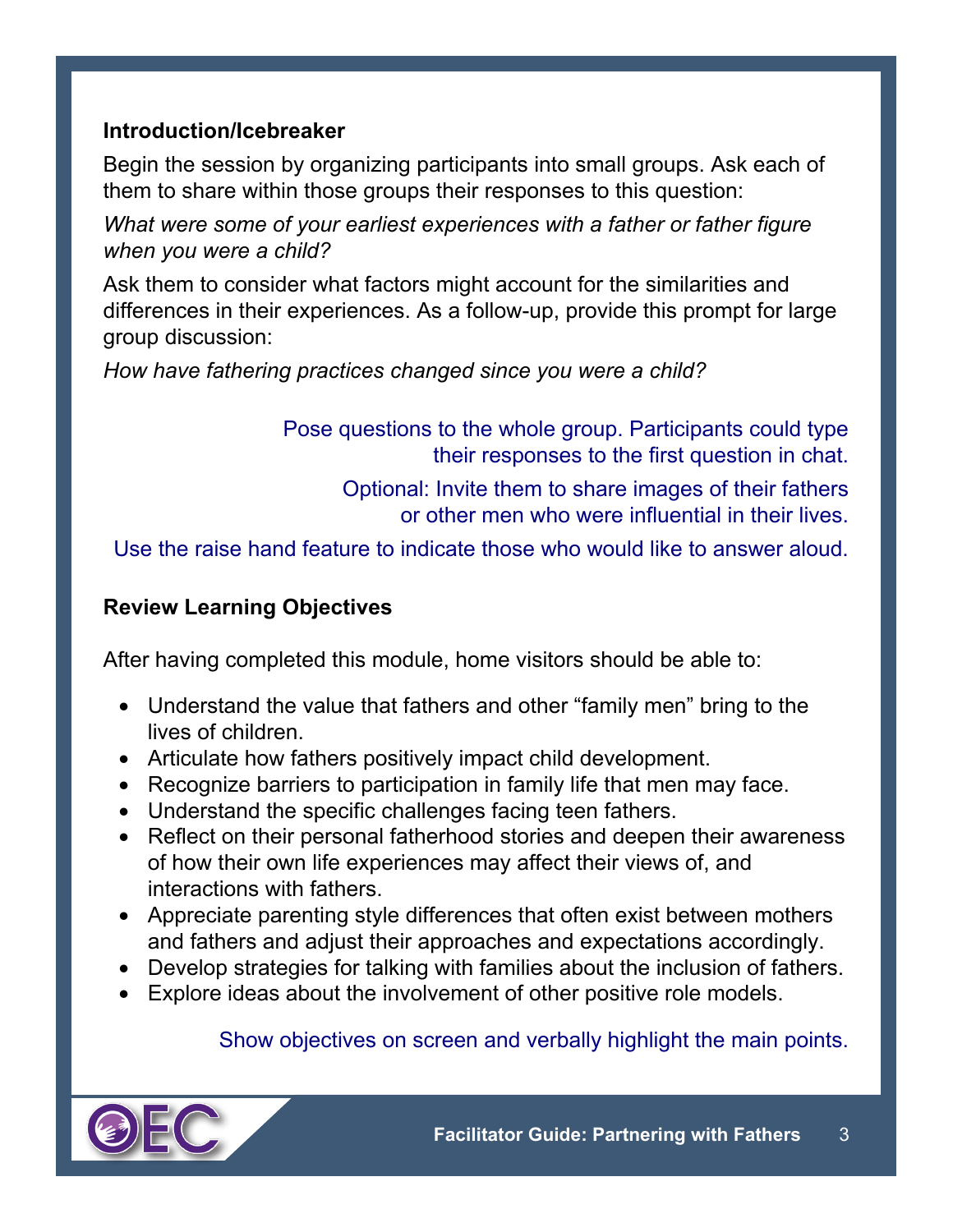## **Poster Activity**

*Preparation:*

*Print several Just the Facts posters (emphasizing positive statistics) from the N[ational Fatherhood Initiative. Po](https://www.fatherhood.org/father-absence-statistic)st them around the room where the discussion group will meet. Prepare a list of questions about fatherhood statistics.* 

Invite each participant to find one poster to read and stand by within a small group. Read aloud the prepared questions one at a time, pausing after each for those participants to identify that they have the answer to that question. Have someone from that group read the poster for all to hear.

Use this opportunity to celebrate the many contributions fathers make to their families.

Share screen and go to this web page. Select a few of the posters to show full screen and choose a volunteer to read each aloud. Then, ask participants if they found any of the statistics surprising. Emphasize that engaged fathers make important contributions to their families.

## **Personal Reflection**

After they've returned to their seats, provide a minute for home visitors to ponder some of the strengths they bring to their work with fathers.

Use a visual timer and verbally prompt to reflect.

## **Whole Group Discussion**

Prompt home visitors to share what's working:

- What are some things you are doing to engage fathers?
- While working with your families, in what ways do you see men fathering?
- What are ways that family members support father involvement?

Invite them to share some favorite stories about the father-child interactions they've observed while conducting their home visits.

Facilitate a verbal conversation using the raise hand feature.

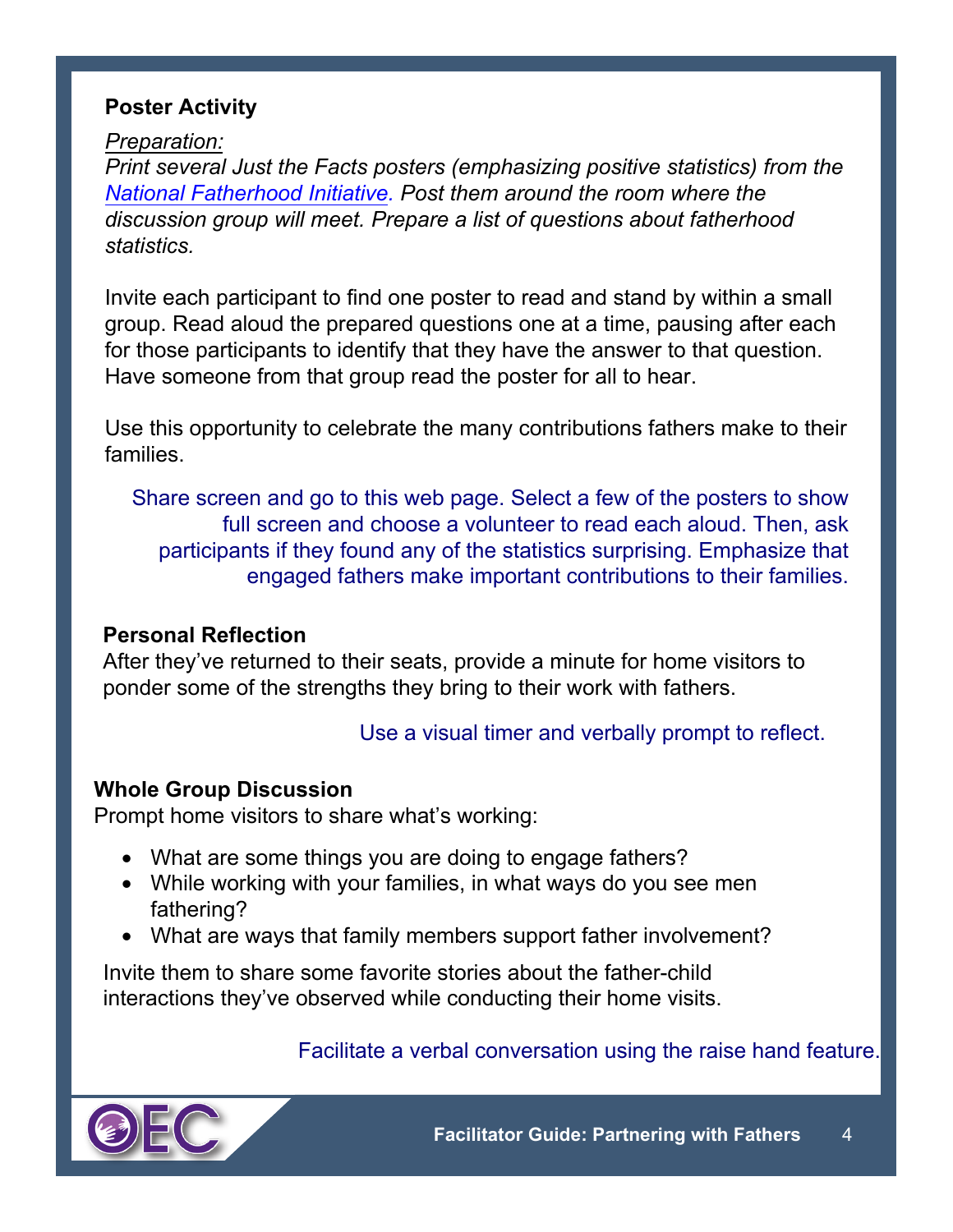## **Survey the group about their greatest challenges**

Provide each home visitor with a blank slip of paper. Ask them to anonymously write down one thing that they find most challenging about this work. Then, while they are engaged in the following activity, read the slips so you can make any needed adjustments to the focus of the training.

> Ask participants to submit their responses directly to you through the chat feature.

## **Walk About**

Write each of the following three items on chart papers and provide markers. Post each chart on walls throughout the room. Divide the group into 3 and have each group begin at a different paper. Allow 10 minutes for each discussion of the item and then rotate. Have each group add their responses/ideas to the paper as they go. Do one final rotation so the groups end up at their initial question. Allow a few minutes for each group to read the list of responses. Then ask each group to choose one idea to report out on.

> Divide group into 3 breakout rooms. Have them use and share white boards to capture their discussion notes.

To save time, you could have each group tackle only one topic each and then discuss each in turn after reconvening the whole group.

## 1. **A father's contribution**

A father can make significant contributions to the life of his child from conception through adolescence. His help and support for Mom will have a meaningful impact on his child's development. How might you raise the awareness with parents about a mother and child's need for nurturance and affirmation from a man? How do you support dads to be included in caring for the child and making decisions about early childhood programs?

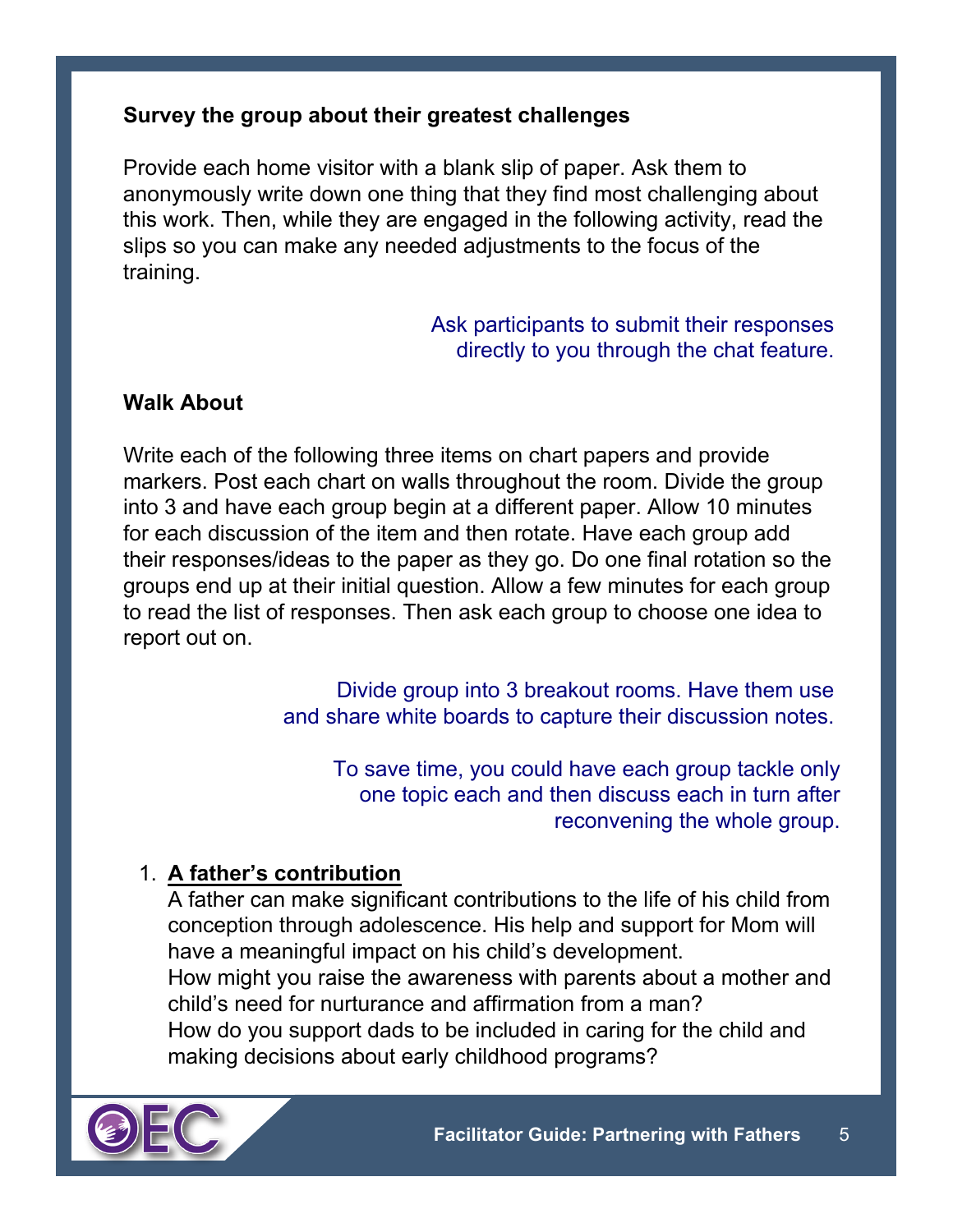## **2. A father's involvement**

While some fathers will be excited to try new things with their children, others may not be as comfortable, especially if there wasn't someone in their childhood who played with them in a similar way. What are the benefits of a father's playful interactions with his child? If playing with his child is a new idea for dad, how do you approach the conversation?

## **3. Expression of differences in parenting**

Although gender roles are not set in stone, men and women often bring different strengths to the job of parenting. Areas where fathers and mothers might differ in their approach to parenting include:

- Engagement in active and/or outdoor play
- Boundary setting
- Communication
- Emotional expression

Choose one of these items and discuss how you might provide parents with insight and affirmation about the benefits of each of their approaches.

## **Whole Group Discussion**

#### Building Relationships with Fathers

Invite a conversation with this prompt: *What are some partnering strategies for building relationships with fathers and other family men who are a significant presence in the child's life?*

Begin with a recall of some of the strategies they learned from the module. Ask to share additional ideas that they have used. On chart paper, record their responses.

> Facilitate verbal conversations using the raise hand feature. Share your screen and type a list of responses in a document.

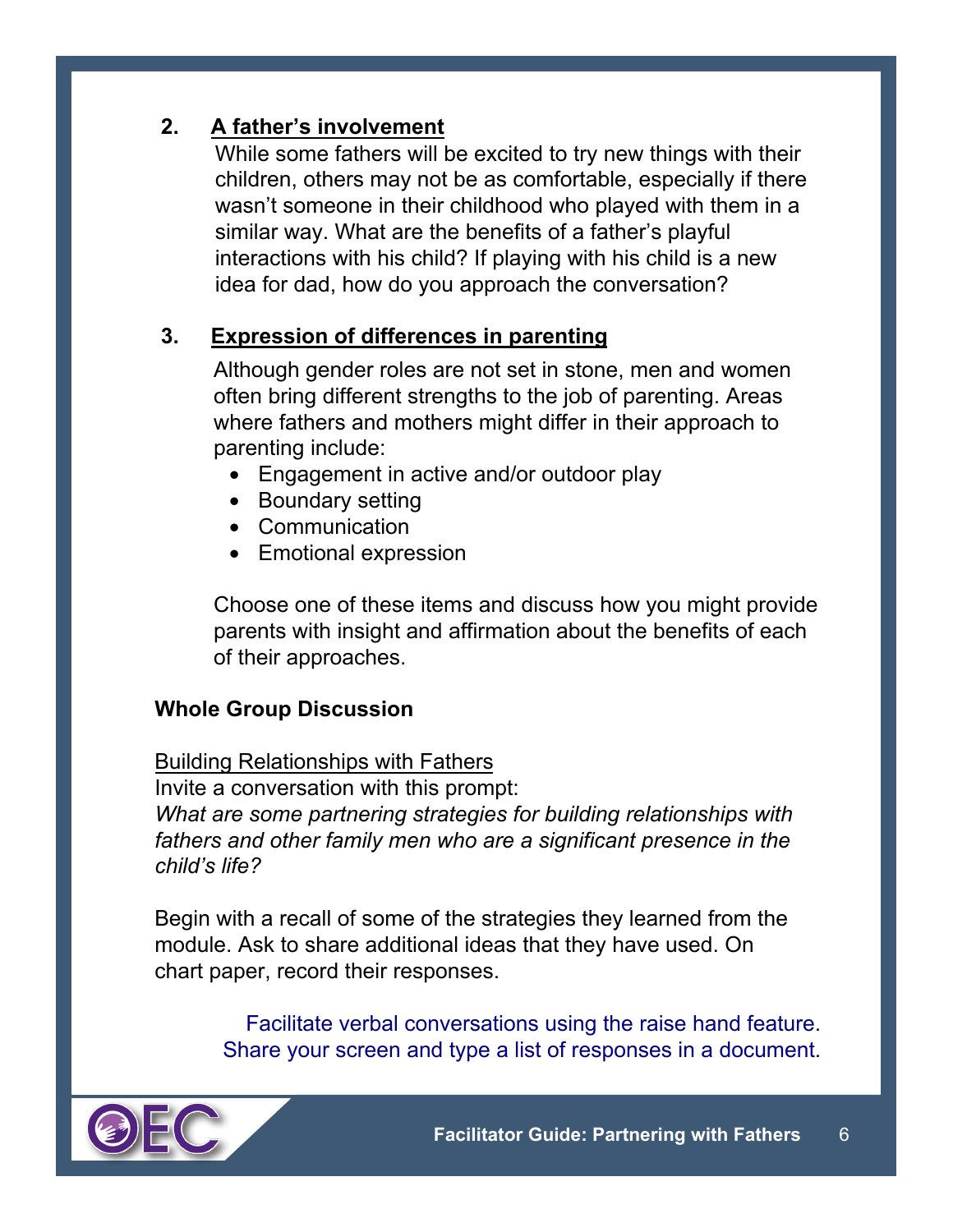### **Review the document:**

"Key Terms for Partnering with Fathers"

This document includes many terms or expressions that are used by professionals or others in the care of infants. These terms may be either unfamiliar for those without experience or difficult to understand.

Explain that we shouldn't assume fathers won't already know these terms but it's important to assure that they do if we will be using them in our dialogue. (That goes for first time mothers as well.) By helping parents understand the lingo they will encounter in their role, you'll not only educate them but enable them to more fully engage in the conversations about their child's care and development.

## **Think-Pair-Share**

Prompt each participant to think about the following and then share with a partner.

*How might you use the Key Terms document as a tool in your work with fathers?*

Invite a few teams to share their ideas.

Prompt the whole group to ponder and use the raise hand feature to allow sharing of ideas.

#### **Partner Conversations**

Sharing stories levels the playing field and helps the parents see you more like themselves, rather than a "professional." For those who are comfortable doing so, invite participants to share a brief story with a partner about fathering from their own experience.

They might respond to the following:

- What was your experience about your own father, whether he was present or absent?
- How does that experience impact your work as a home visitor?

Invite a few teams to share their insights with the group.

Use break out rooms to partner people up.

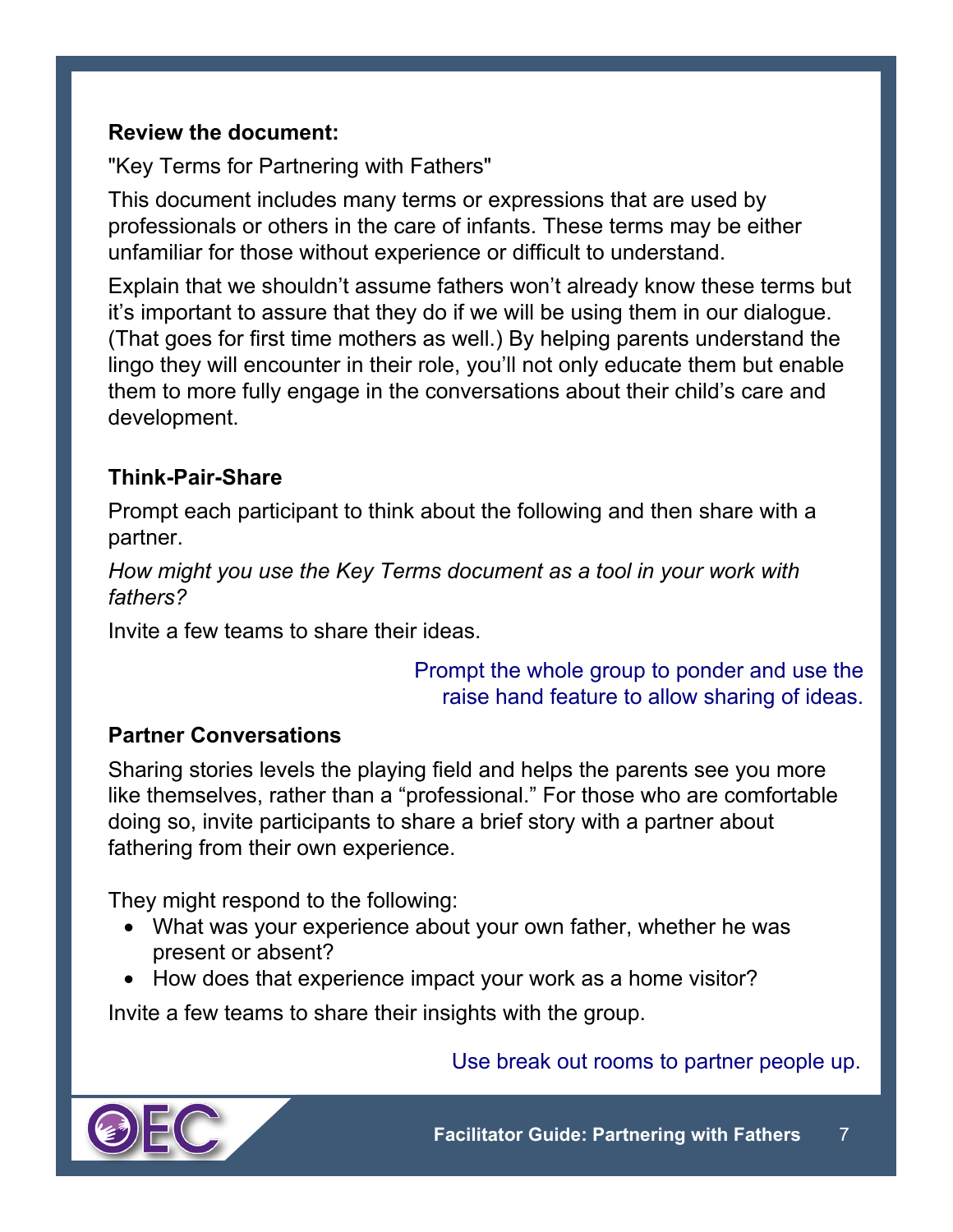# **Role Play**

Divide participants into small groups. Have one person in each group share an experience about their work with a mother where the child's father wasn't involved. Then ask volunteers in each to group to role play (one person to take the role of home visitor, and one to take the role of a mother) one of the following scenarios (or more if time allows):

- Explore the reason the father isn't involved in the child's life.
- Affirm the mother's decision to protect herself and her children from a father that isn't a positive influence.
- Explore the reason the mother may be excluding a "good" dad.
- Explore ways to broach idea with mom about identifying a "family man" (positive male role model).

Then, other group members can provide feedback and share insights.

Use break out rooms to organize into small groups. After this exercise, reconvene to the large group and debrief.

## **Large Group**

Summarize the previous activity with a conversation about Maternal Gatekeeping. Help participants explore why it occurs, the function it might serve, and the negative impacts on father engagement.

## **Small Groups**

#### **Activity**

A family man (male who assists in the upbringing of a child) may play a significant role in a child's life. In many cases, these are extended family members who may live in the same home. When feasible, involving these men in home visits can improve outcomes for the child.

Invite small groups of participants to identify the benefits and challenges for including family men in their visits. Have them share the strategies they are already using. If there's time, they could brainstorm additional ideas. Have each group share one strategy with the whole group.

Return to break out rooms for small group discussions.

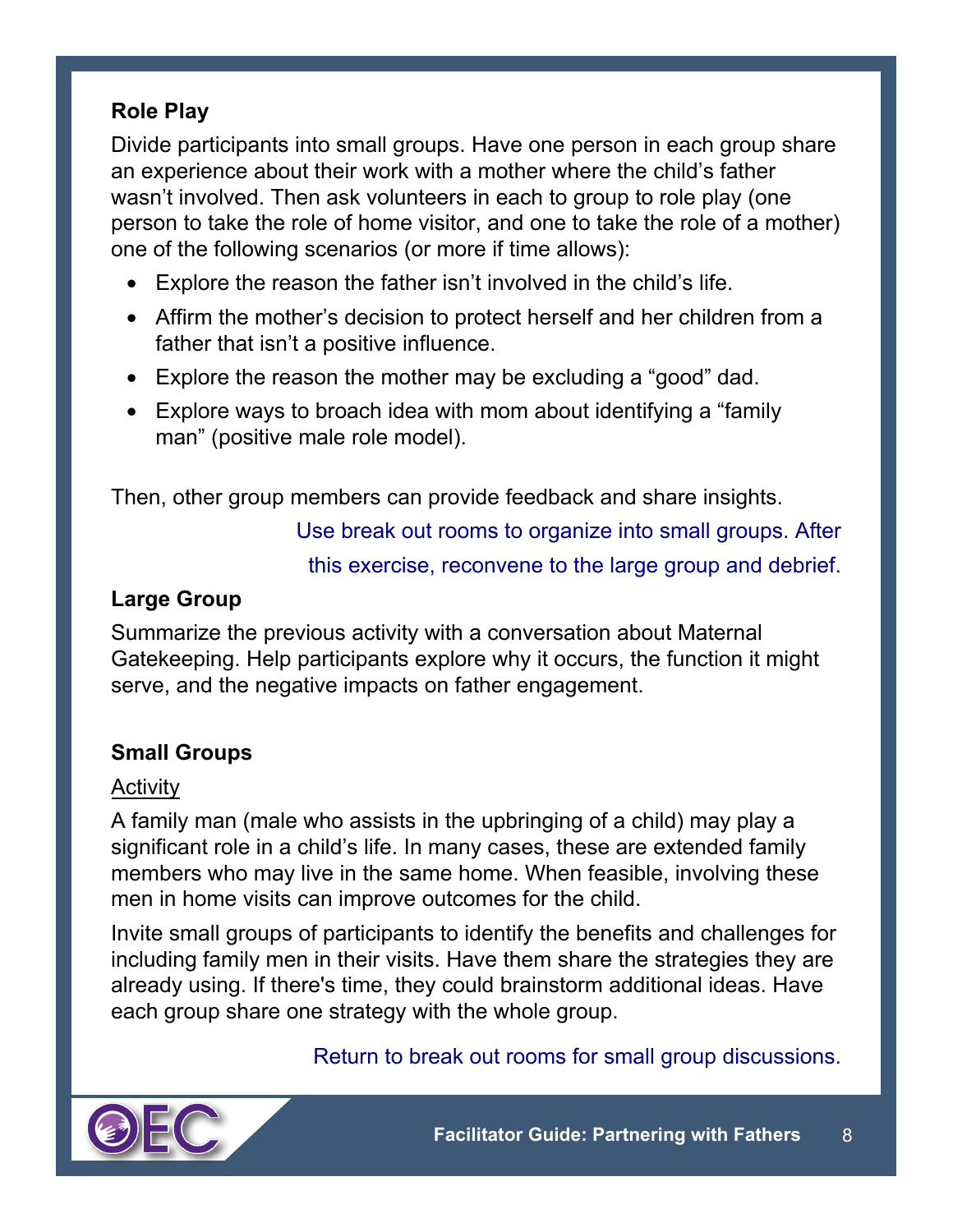# **Whole Group**

*(View Video)* Barriers to participation

Even when fathers are aware of the impact they have on their child, they still may face societal and institutional barriers that prevent their involvement. Reflecting about barriers should result in overcoming them in order to partner more effectively with dads.

Play video "When Fathers Are Treated Differently" from Part 4 of the module.

Have participants describe additional barriers that fathers may experience. Then lead a discussion about the following:

- Ways to help both fathers and mothers reflect on and overcome barriers.
- Ways to help them work on partnering.

Share your screen to show the video. Use the raise hand feature to allow conversation.

## **Whole Group**

#### *(Optional Topics)*

Depending on the needs of the group, choose one of the following topics to explore together. (See discussion notes on following page.)

- 1. Systemic Racism
- 2. Various Family Configurations
- 3. Supporting Teen Fathers

Facilitate verbal conversations using the raise hand feature.

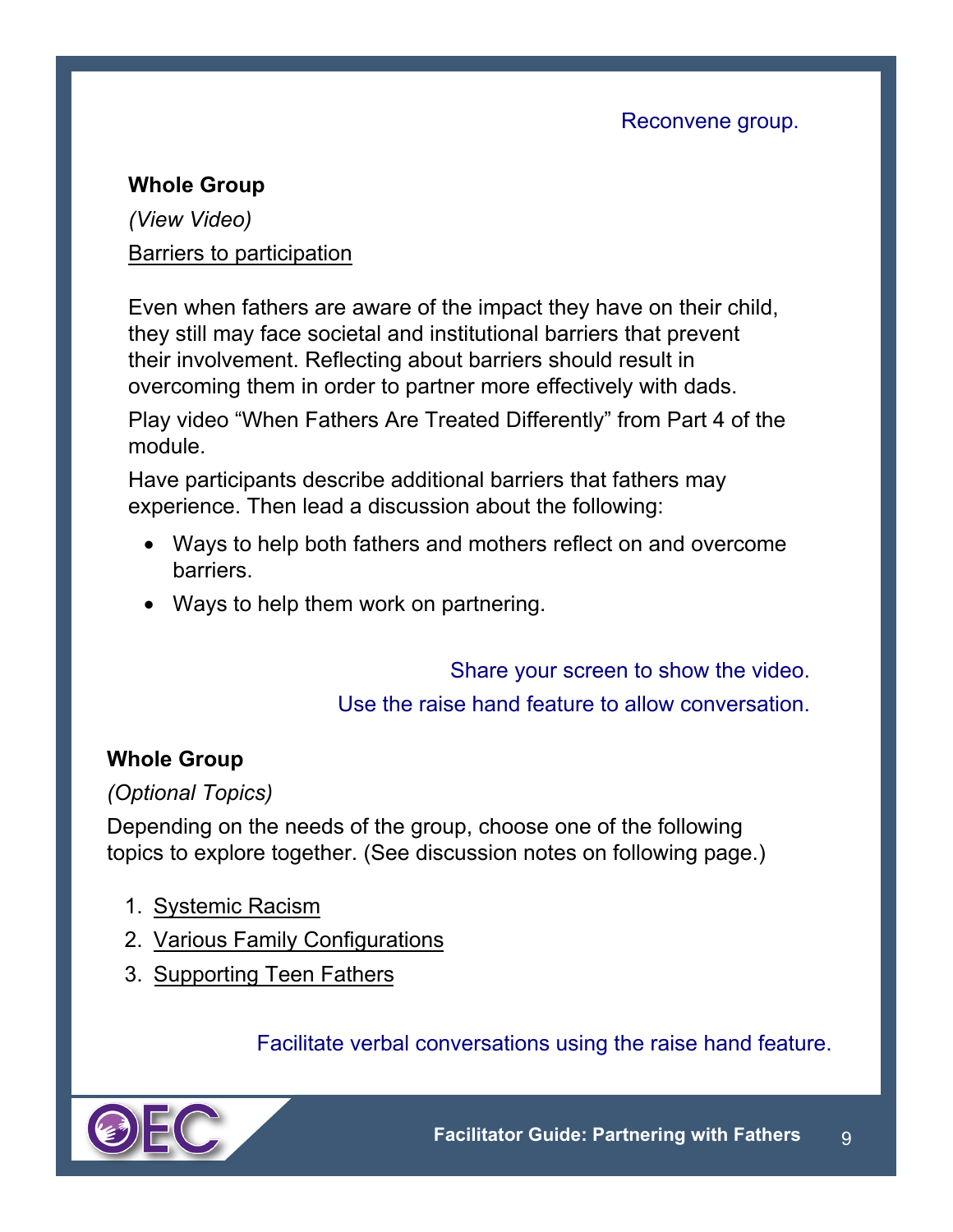# **Additional Discussion Topics**

### Systemic Racism

Even though "race" is a social construct, persistent beliefs, attitudes, and policies have impacted employment, community, government, housing, and education, creating barriers for members of minority groups.

There is no "one size fits all" conversation, but it's important to reflect on this inequality and how current racial tensions may affect your work and your relationships with families.

Acknowledge challenges and facilitate a sharing of success stories about attitude changes and resilience.

## Various Family Configurations

Home visitors may have the most experience supporting single mothers or households with a mother and father present. What about other family configurations? How should the strategies we've discussed be adjusted to ensure we're supporting all families including those with:

- single fathers,
- t  $A$  $\mathcal{C}\mathcal{D}'$   $\bullet$  ,
- t<sub>r</sub> $[A \mid \alpha \otimes \cdot \cdot]$
- g¦æ) å  $\partial_0$  and  $\partial_0$  and  $\partial_1$   $\partial_2$   $\partial_3$  and  $\partial_4$   $\partial_5$  and  $\partial_6$   $\partial_7$   $\partial_8$   $\partial_8$   $\partial_7$

## Supporting Teen Fathers

Teen fathers face a unique set of challenges. Home visitors need to consider the relationship these dads have with their child's mother, their level of maturity and preparedness for this role, the lack of resources they likely bring to the situation, and the feelings and wishes of the grandparents.